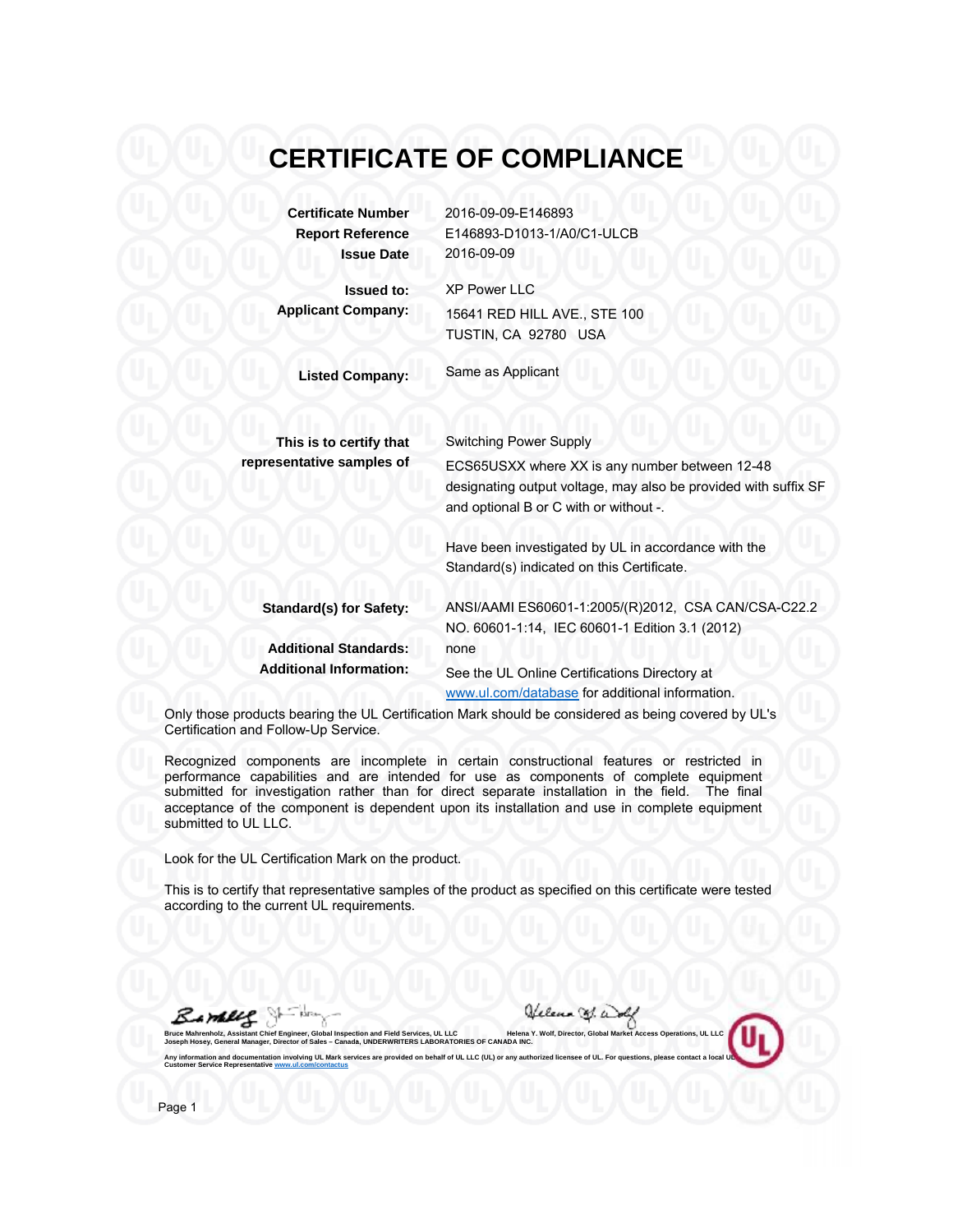## **Description**

# **UL TEST REPORT AND PROCEDURE**

| Standard:                             | ANSI/AAMI ES60601-1:2005/(R)2012, CSA CAN/CSA-C22.2 NO. 60601-<br>1:14, IEC 60601-1 Edition 3.1 (2012)                                                       |  |  |  |
|---------------------------------------|--------------------------------------------------------------------------------------------------------------------------------------------------------------|--|--|--|
| <b>Certification Type:</b>            | <b>Component Recognition</b>                                                                                                                                 |  |  |  |
| <b>ICCN:</b>                          | QQHM2 / QQHM8                                                                                                                                                |  |  |  |
| <b>Complementary CCNs:</b>            |                                                                                                                                                              |  |  |  |
| <b>Product:</b>                       | Switching Power Supply                                                                                                                                       |  |  |  |
| Model:                                | ECS65USXX where XX is any number between 12-48 designating output<br>voltage, may also be provided with suffix SF and optional B or C with or<br>without $-$ |  |  |  |
| Rating:                               | Input: 100-240 Vac, 1.2 A, 50/60 Hz; C option: 160-240 Vac, 1.2A, 50/60Hz<br>Output: See Model Differences for details                                       |  |  |  |
| <b>Applicant Name and</b><br>Address: | <b>XP Power LLC</b><br>15641 RED HILL AVE., STE 100<br>TUSTIN, CA 92780, USA                                                                                 |  |  |  |

This is to certify that representative samples of the products covered by this Test Report have been investigated in accordance with the above referenced Standards. The products have been found to comply with the requirements covering the category and the products are judged to be eligible for Follow-Up Service under the indicated Test Procedure. The manufacturer is authorized to use the UL Mark on such products which comply with this Test Report and any other applicable requirements of UL LLC ('UL') in accordance with the Follow-Up Service Agreement. Only those products which properly bear the UL Mark are considered as being covered by UL's Follow-Up Service under the indicated Test Procedure.

The applicant is authorized to reproduce the referenced Test Report provided it is reproduced in its entirety.

UL authorizes the applicant to reproduce the latest pages of the referenced Test Report consisting of the first page of the Specific Technical Criteria through to the end of the Conditions of Acceptability as applicable.

Any information and documentation involving UL Mark services are provided on behalf of UL LLC (UL) or any authorized licensee of UL.

Prepared by:

Haydee Gonzalez / Project Reviewed by:<br>Uradler **Handler** 

Ahmad Daoudi / Project Reviewer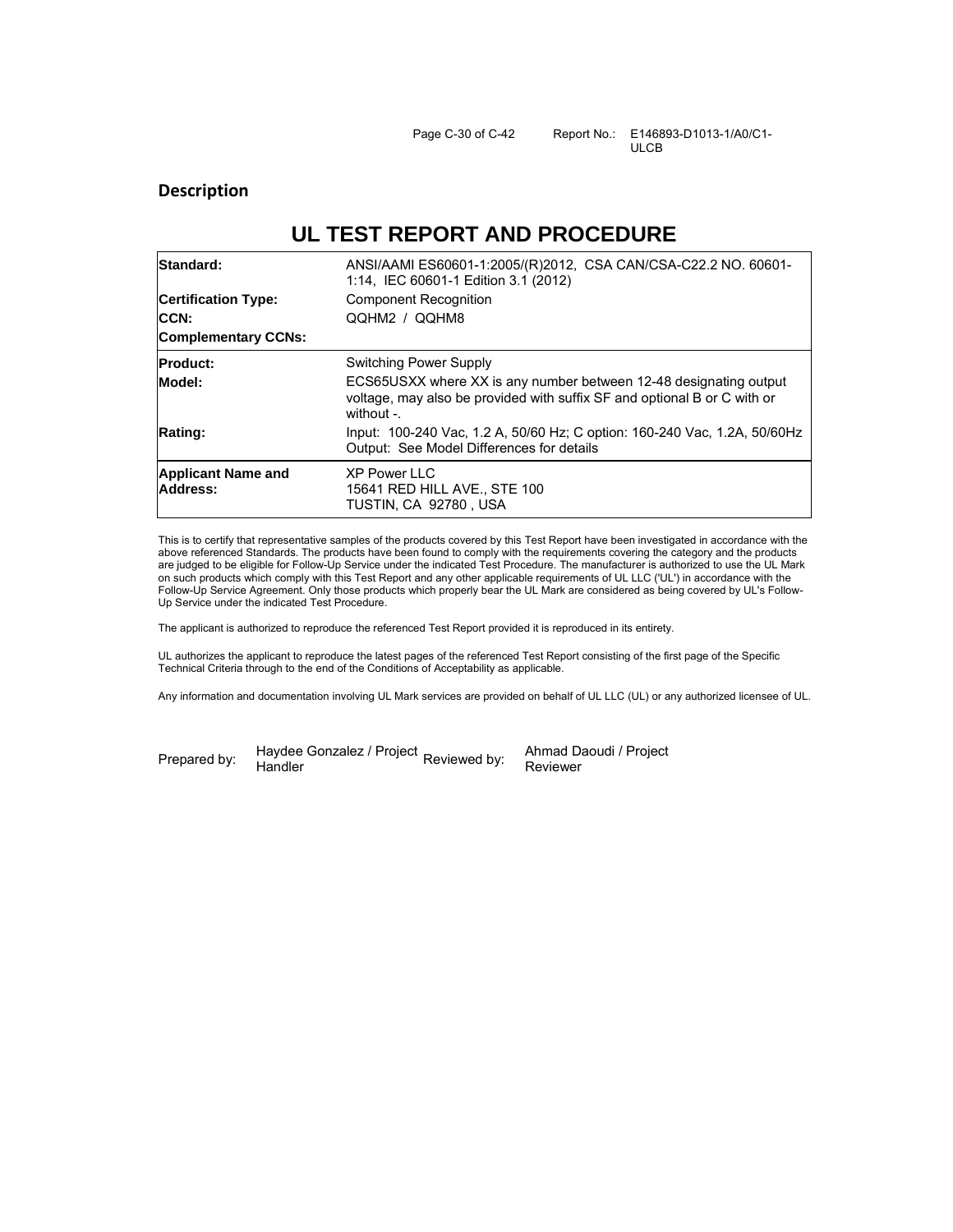### **Supporting Documentation**

The following documents located at the beginning of this Procedure supplement the requirements of this Test Report:

A. Authorization - The Authorization page may include additional Factory Identification Code markings. B. Generic Inspection Instructions -

- i. **Part AC** details important information which may be applicable to products covered by this Procedure. Products described in this Test Report must comply with any applicable items listed unless otherwise stated in the body of this Test Report.
- ii. **Part AE** details any requirements which may be applicable to all products covered by this Procedure. Products described in this Test Report must comply with any applicable items listed unless otherwise stated in the body of each Test Report.
- iii. **Part AF** details the requirements for the UL Certification Mark which is not controlled by the technical standard used to investigate these products. Products are permitted to bear only the Certification Mark(s) corresponding to the countries for which it is certified, as indicated in each Test Report.

#### **Product Description**

Products covered are open frame power supplies intended for building-in to be used with Medical Electrical Equipment. Units are intended for used with Class I or Class II end-products. Refer to the Report Modifications page for any modifications made to this report.

#### **Model Differences**

All models in the Model ECS65USXX series are identical with exception to the Mains Transformer, T1, and minor secondary components that allow for different output voltage ratings. Model ECS65US12BC is identical to Model ECS65USXX series except for cover kit. See below for Model Ratings for up to 50°C ambient:

Model ECS65US12: Output Rated: 10.1 Vdc to 13.5 Vdc, 5.4 A Max (65W Max) Model ECS65US15: Output Rated: 13.6 Vdc to 17 Vdc, 4.3 A Max (65 W Max) Model ECS65US18: Output Rated: 17.1 Vdc to 21 Vdc, 3.4 A Max (65 W Max) Model ECS65US24: Output Rated: 21.1 Vdc to 26 Vdc, 2.7 A Max (65 W Max) Model ECS65US28: Output Rated: 26.1 Vdc to 31 Vdc, 2.3 A Max (65 W Max) Model ECS65US33: Output Rated: 31.1 Vdc to 33 Vdc, 2.0 A Max (65 W Max) Model ECS65US36: Output Rated: 33.1 Vdc to 42 Vdc, 1.8 A Max (65 W Max) Model ECS65US48: Output Rated: 42.1 Vdc to 54 Vdc, 1.4 A Max (65 W Max)

Model ECS65US12-BC: Output Rated: 10.1 Vdc to 13.5 Vdc, 4.33 A Max (52 W Max)

See Enclosures Misc-01 and Enclosure Misc-02 for de-rating curve for ambient temperatures up to 70°C.

Suffix "-SF" indicates single fuse provided in the line side of the primary. Suffix "-B" indicates unit provided with optional EMI Inductor, L2. Suffix "C" indicates unit provided with optional cover kit.

#### **Additional Information**

This report is a reissue of CBTR Ref. No. 4786488107-20111012 issued on 2016-01-20 (E146893-D37), CB Test Certificate Ref. No. US-23822-A3-UL. Based on previously conducted testing and the review of product construction, only limited tests were deemed necessary to add alternate model ECS65US12-BC.

Manufacturer to provide up to date IEC Licensed for component licenses greater than 3 years upon request.

This report is a correction of CBTR Ref. No. E146893-D1013-1/A0/C0-ULCB issued on 2016-08-31, CB Test Certificate Ref. No. US-28446-UL. All the test information is referred to the previous reports.

#### **Technical Considerations**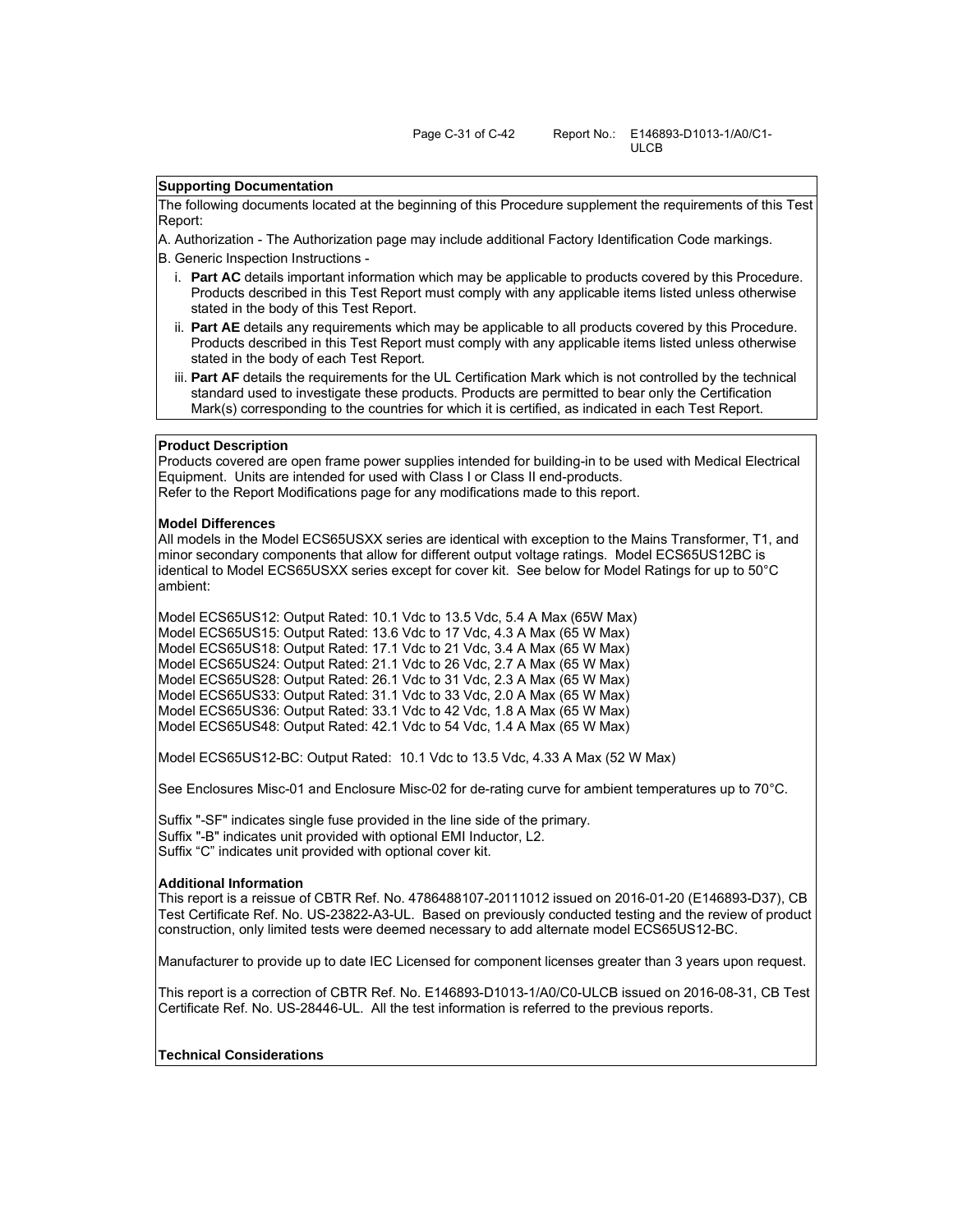- The product was investigated to the following additional standards: none
- The following additional investigations were conducted: none
- The product was not investigated to the following standards or clauses: Patient applied parts clauses: 4.6, 7.2.10, 8.3, 8.5.2, 8.5.5, 8.7.4.7, 8.7.4.9, 8.9.1.15; Battery related clauses: 7.3.3, 15.4.3; Hand Control related clauses: 8.10.4; Oxygen related clauses: 11.2.2; Fluids related clauses: 11.6.2 - 11.6.4; Sterilization clause: 11.6.7; Biocompatibility Clause: 11.7 (ISO 10993); Motor related clauses: 13.2.13.3, 13.4; Heating Elements related clause: 13.2; Flammable Anaesthetic Mixtures Protection: Annex G
- The following accessories were investigated for use with the product: none
- none

#### **Engineering Conditions of Acceptability**

For use only in or with complete equipment where the acceptability of the combination is determined by UL LLC. When installed in an end-product, consideration must be given to the following:

- When installed in an end-product, consideration must be given to the following:
- The component shall be installed in compliance with the Marking (clause 7) and Separation (clause 8) requirements of the end use application.
- Repeating leakage current testing and consideration of non-frequency weighted leakage current test (Clause 8.7.3e) shall be considered in the end product application.
- This power supply was evaluated with Two MOPP between Primary and Secondary; One MOPP primary and Earth/Secondary Reference Conductor; and One MOPP between Secondary and Earth/ Secondary Reference Conductor.
- This power supply has been evaluated as a continuous operation, ordinary equipment and has not been evaluated for use in the presence of a flammable anesthetic mixture with air, oxygen, or nitrous oxide. The output circuits have not been evaluated for direct patient connection (Type B, BF or CF).
- The end product should ensure that the requirements related to accompanying documents, clause 7.9, are met.
- The available voltage for the secondary outputs does not exceed 25 Vac or 60 Vdc, under normal and single fault conditions.
- The following secondary output circuits are at non-hazardous energy levels: All outputs
- The output connectors are not acceptable for field connections; they are only intended for connection to mating connectors of the end-use equipment.
- The maximum investigated branch circuit rating is: 20 A
- The Dielectric Withstand Voltage Test conducted on this power supply was based upon a maximum working voltage of: Primary-Earthed Dead Metal (Class I units): 359 Vpk, 244 Vrms; Primary-SEC: 588 Vpk, 249 Vrms.
- When installed in a Class I end product, the power supply shall be mounted in a manner that provides, at a minimum, 2.5 mm Clearance/4 mm Creepage between the primary side of power supply and protectively earthed accessible conductive parts. In addition, when installed in a Class I end product, the protective bonding terminal of the power supply shall be reliably connected to the main protective earthing terminal of the end product.
- When installed in a Class II end product, the power supply shall be mounted, on insulating posts, in a manner that provides, at a min. 5 mm Clearance/8 mm Creepage between the power supply and any accessible conductive parts.
- An investigation of the protective bonding terminal has: Not been conducted.
- For Class I application: Protective bonding testing shall be considered in the end product application.
- Primary side heat sinks are floating and considered live. They should not be accessible in the endproduct.
- The following magnetic devices (e.g. transformers or inductor) are provided with an OBJY2 insulation system with the indicated rating greater than Class A (105°C): L1-L3 and T1 are min. Class F (155°C).
- Printed Wiring Board rated 130°C.  $\blacksquare$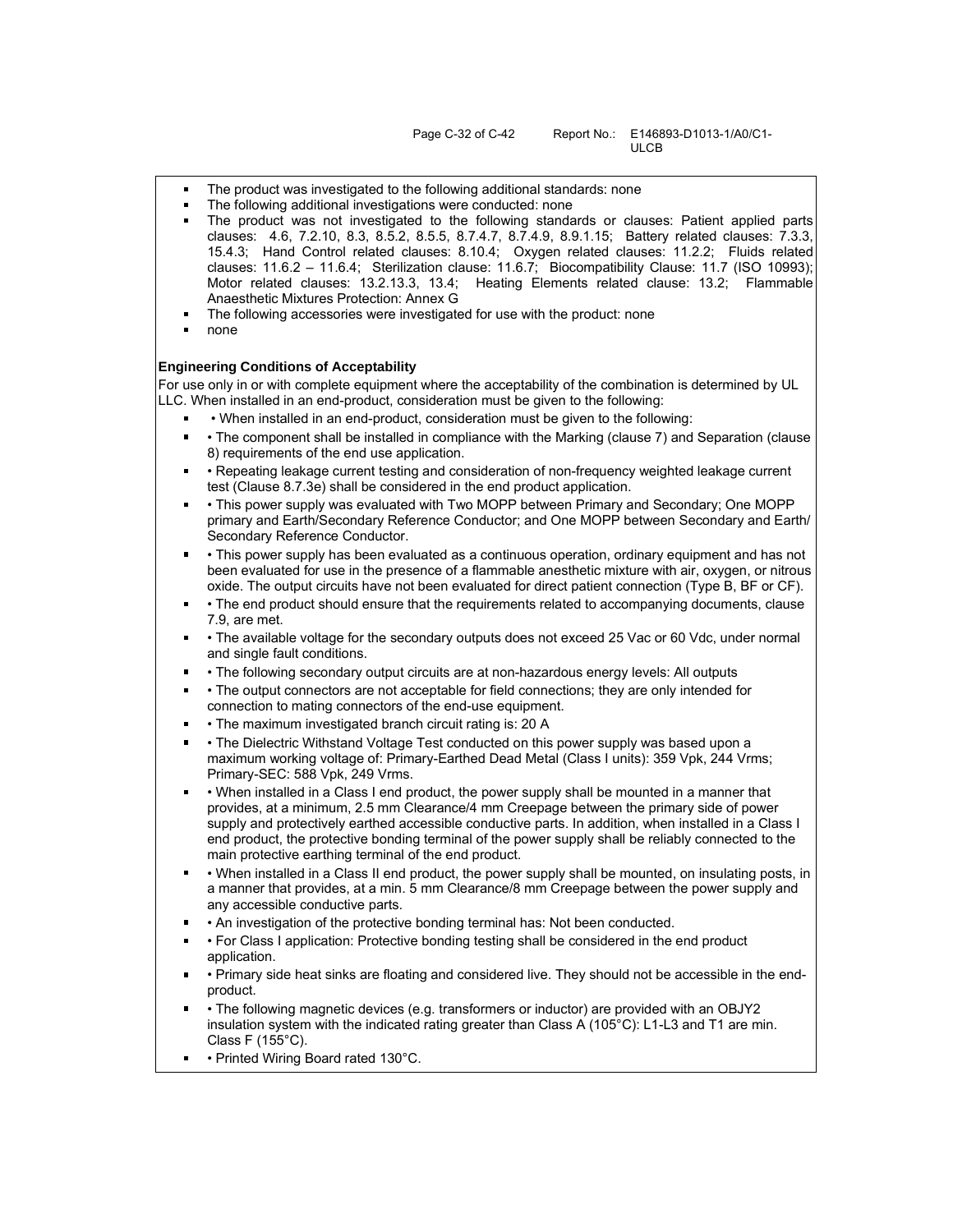ULCB

- Cleaning test to be considered as part of end product evaluation.  $\blacksquare$
- The need for Marking Durability and Marking Legibility Testing shall be considered as part of the  $\blacksquare$ end product installation.
- Fire/ Mechanical/ Electrical Enclosure to be provided as part of the end product.  $\blacksquare$
- $\blacksquare$  Unit provided with additional suffix "-SF" are provided with only one fuse in the line side. Consideration for the need for additional fusing to be provided as part of the end product.
-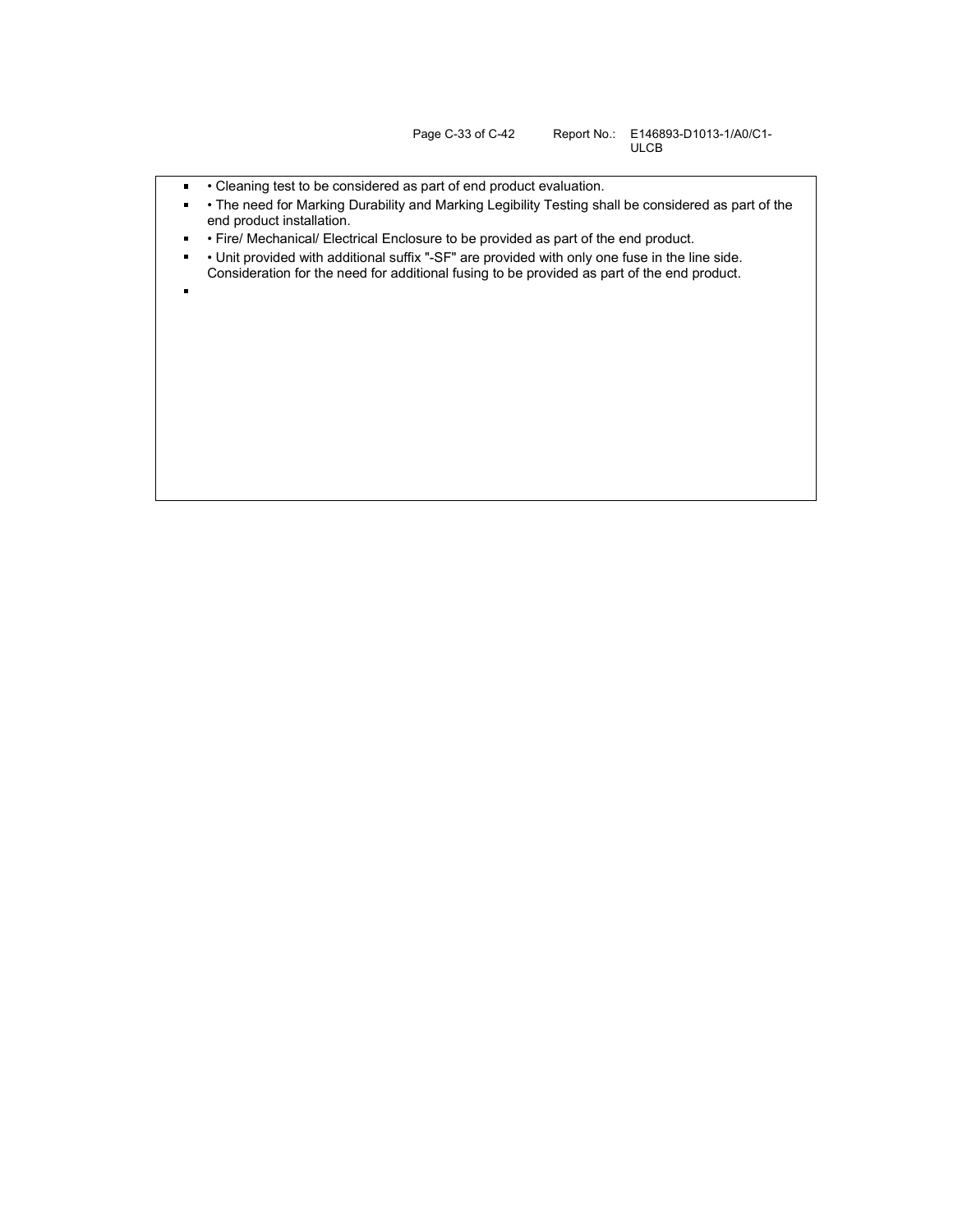| <b>Markings and instructions</b>         |                                                                                                                                                          |  |  |  |
|------------------------------------------|----------------------------------------------------------------------------------------------------------------------------------------------------------|--|--|--|
| Clause Title                             | <b>Marking or Instruction Details</b>                                                                                                                    |  |  |  |
| Company identification                   | <b>XP Power LLC</b>                                                                                                                                      |  |  |  |
| Model                                    | ECS65USXX (where XX is any number between 12-48 designating output<br>voltage), may also be provided with suffix "SF" and/or "B", with or<br>without "-" |  |  |  |
| Serial number or lot or batch identifier | Eight alpha numeric characters (A BB CC DDD where A = factory code;<br>$BB = year$ ; CC=week; DDD = serial number)                                       |  |  |  |
| Date of manufacture or use by date       | Provided as part of the serial number.                                                                                                                   |  |  |  |
| <b>Supply Connection</b>                 | 100 - 240 Vac, 1.2 A                                                                                                                                     |  |  |  |
| Alternating current                      |                                                                                                                                                          |  |  |  |
| Supply Frequency                         | 50/60 Hz                                                                                                                                                 |  |  |  |
| Output                                   | See Model Differences for details                                                                                                                        |  |  |  |

**Special Instructions to UL Representative** None

| <b>Production-Line Testing Requirements</b>                                                   |                     |                                                                                                                                                        |                       |                   |  |  |  |
|-----------------------------------------------------------------------------------------------|---------------------|--------------------------------------------------------------------------------------------------------------------------------------------------------|-----------------------|-------------------|--|--|--|
| <b>Test Exemptions</b> - The following models are exempt from the indicated test              |                     |                                                                                                                                                        |                       |                   |  |  |  |
| <b>Test</b>                                                                                   |                     | <b>Exemption Specifics</b>                                                                                                                             |                       | Details           |  |  |  |
| <b>Grounding Continuity</b>                                                                   |                     | The following models are exempt from<br>the indicated test:                                                                                            |                       | Exempt            |  |  |  |
| Dielectric Voltage Withstand                                                                  |                     | The following models are exempt from<br>the indicated test:                                                                                            |                       | Not Exempt (test) |  |  |  |
| <b>Patient Circuit Dielectric</b><br>Voltage Withstand                                        | the indicated test: | The following models are exempt from                                                                                                                   |                       | Exempt            |  |  |  |
| Solid-State Components                                                                        |                     | The following solid-state components<br>may be disconnected from the<br>remainder of the circuitry during either<br>Dielectric Voltage Withstand Test: | Exempt                |                   |  |  |  |
|                                                                                               |                     |                                                                                                                                                        |                       |                   |  |  |  |
|                                                                                               |                     |                                                                                                                                                        |                       |                   |  |  |  |
|                                                                                               |                     |                                                                                                                                                        |                       |                   |  |  |  |
|                                                                                               |                     |                                                                                                                                                        |                       |                   |  |  |  |
|                                                                                               |                     |                                                                                                                                                        |                       |                   |  |  |  |
|                                                                                               |                     |                                                                                                                                                        |                       |                   |  |  |  |
| <b>Sample and Test Specifics for Follow-Up Tests at UL</b>                                    |                     |                                                                                                                                                        |                       |                   |  |  |  |
| The following tests shall be conducted in accordance with the Generic Inspection Instructions |                     |                                                                                                                                                        |                       |                   |  |  |  |
| Plastic Enclosure or<br>Part                                                                  | Test                | Sample(s)                                                                                                                                              | <b>Test Specifics</b> |                   |  |  |  |